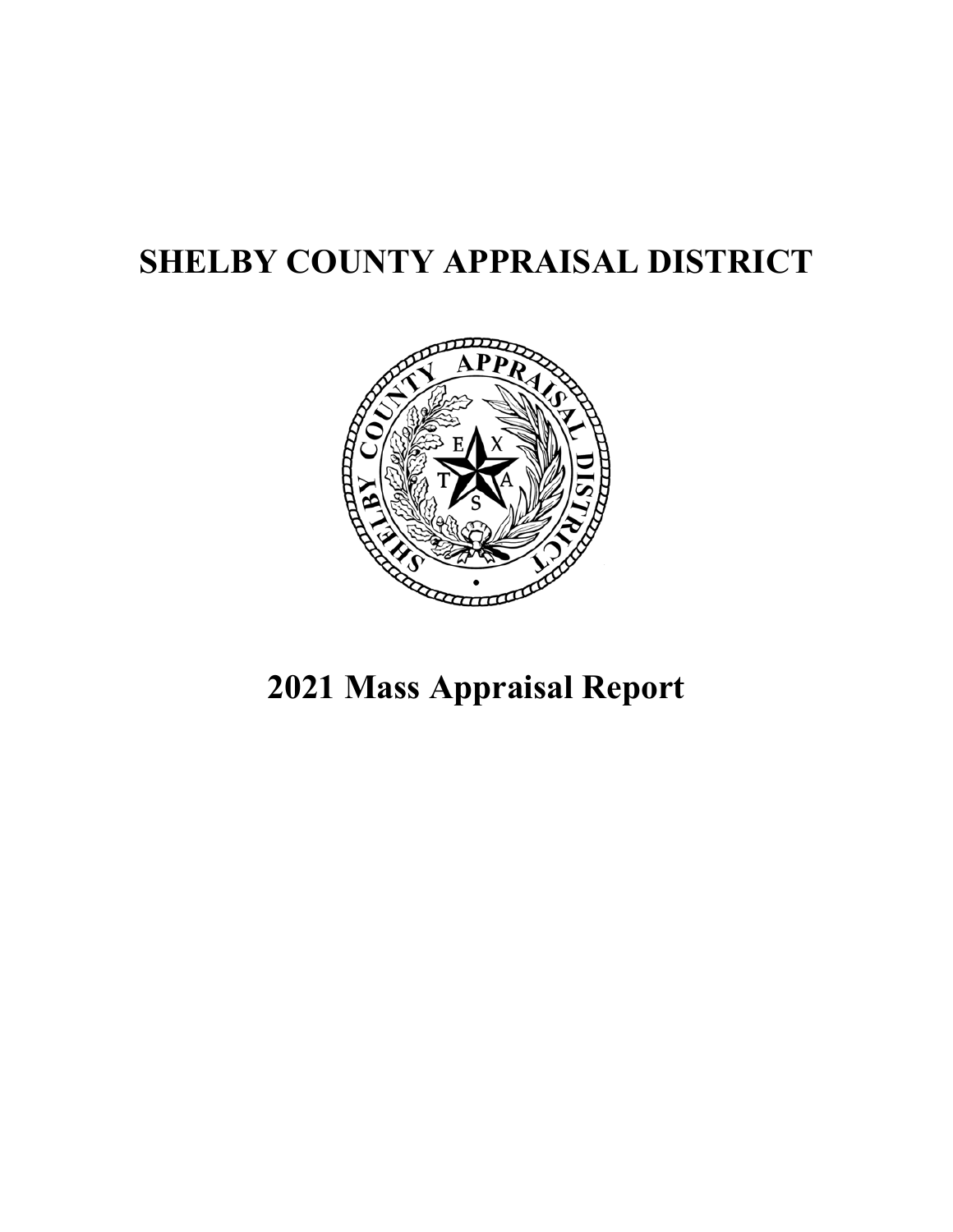

**Shelby County Appraisal District**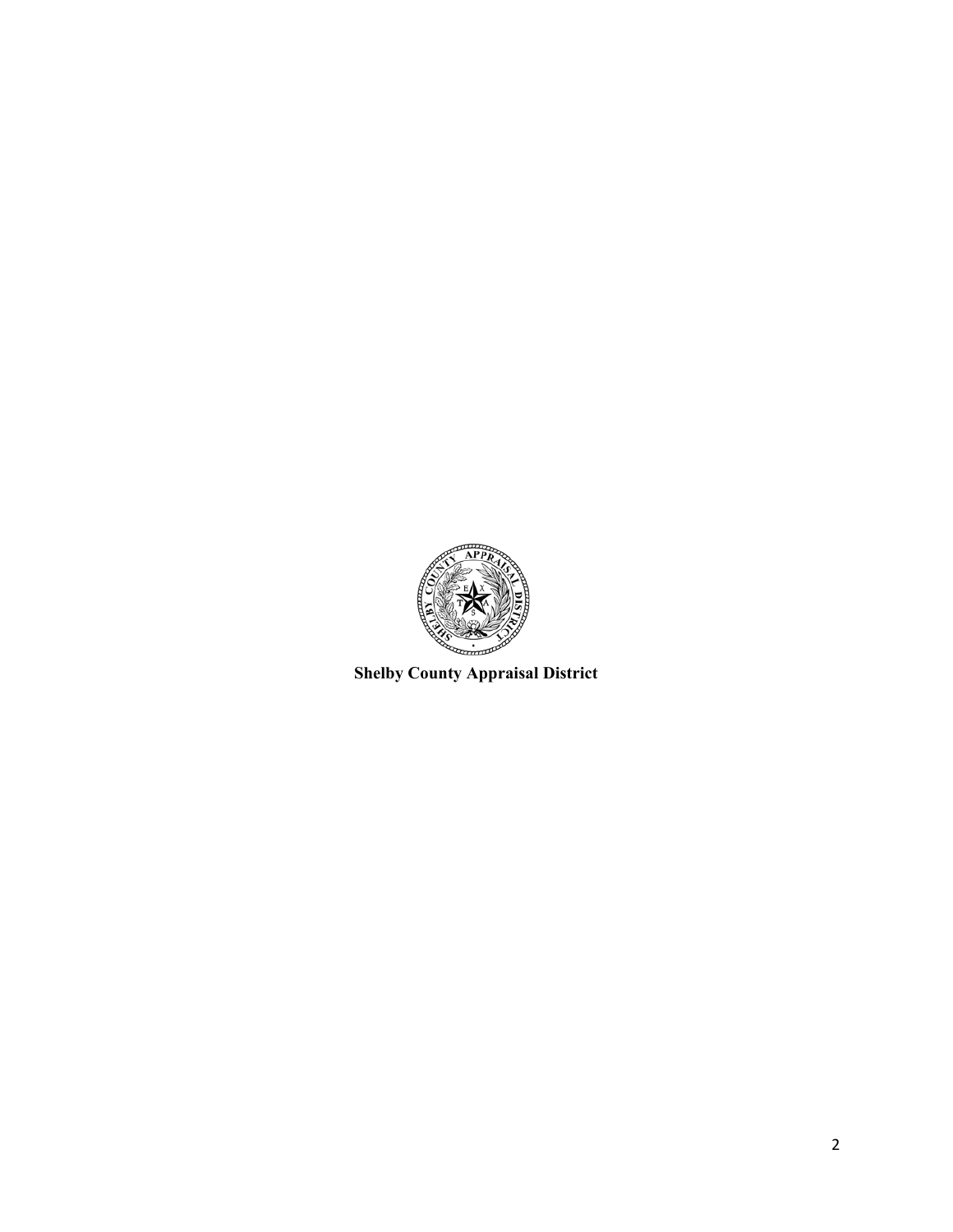## *Table of Contents*

| Introduction https://www.archive.com/communication/communication/communication/communication/communication/communication/communication/communication/communication/communication/communication/communication/communication/com | 4              |
|--------------------------------------------------------------------------------------------------------------------------------------------------------------------------------------------------------------------------------|----------------|
|                                                                                                                                                                                                                                |                |
| Properties Appraised 5                                                                                                                                                                                                         |                |
|                                                                                                                                                                                                                                |                |
| Effective Date of Appraisal and Date of Report _________________________________                                                                                                                                               | $\overline{7}$ |
|                                                                                                                                                                                                                                |                |
|                                                                                                                                                                                                                                |                |
|                                                                                                                                                                                                                                |                |
|                                                                                                                                                                                                                                | 9              |
|                                                                                                                                                                                                                                |                |
|                                                                                                                                                                                                                                |                |
|                                                                                                                                                                                                                                |                |
|                                                                                                                                                                                                                                |                |
|                                                                                                                                                                                                                                |                |
|                                                                                                                                                                                                                                |                |
|                                                                                                                                                                                                                                |                |
|                                                                                                                                                                                                                                |                |
|                                                                                                                                                                                                                                |                |
|                                                                                                                                                                                                                                |                |
|                                                                                                                                                                                                                                |                |
| Ratio Study Standards 18                                                                                                                                                                                                       |                |
|                                                                                                                                                                                                                                |                |
|                                                                                                                                                                                                                                | 20             |
| Certification                                                                                                                                                                                                                  | 21             |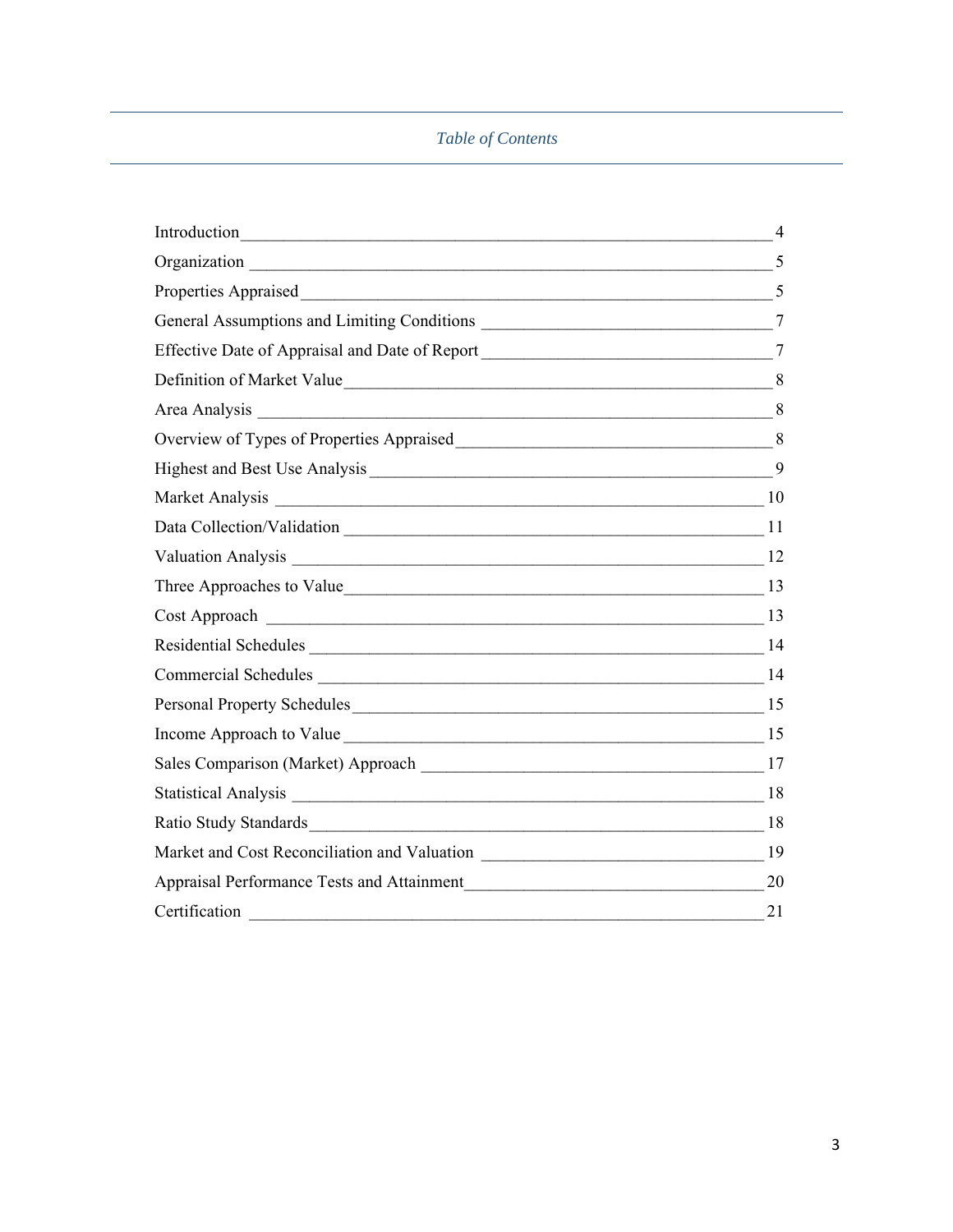#### **Introduction**

The purpose of this mass appraisal report is to aid property owners, taxing entities, and the public we serve to better understand the methods and techniques utilized by the Shelby County Appraisal District (Shelby CAD) in the valuation and revaluation of property within Shelby County. This report is written in compliance with Standard 6 of the *Uniform Standards of Professional Appraisal Practice* and the Texas Property Tax Code.

Taxing jurisdictions that participate in the district must use the appraisals as the basis for imposition of property taxes. The State of Texas allocates state funds to school districts based upon the district's appraisals, as tested and modified by the Property Tax Assistance Division of the State Comptroller of Public Accounts.

The mass appraisal results are an estimate of the market value of all property within the district's boundaries. All property is appraised at market value except where law requires that another value method be used. These situations are described where applicable later in this report.

The chief appraiser is the chief administrative and executive officer of the district. The chief appraiser employs and directs the district's staff, oversees all aspects of the appraisal district's operations and performs a variety of operations either directly or through the district staff. The chief appraiser's responsibilities are as follows:

- 1. Discover, list, and appraise property
- 2. Determine exemption and special use valuation requests
- 3. Organize periodic reappraisals
- 4. Notify taxpayers, taxing units and the public about matters that affect property values.

The Shelby CAD is budgeted for seven (7) positions and currently consists of the chief appraiser, office manager/personal property appraiser, three field appraisers, data entry and receptionist/clerk. All property in the district is appraised by the Shelby CAD staff with the exception of minerals, utilities and industrial property; which are appraised by our contract appraisal firm, Pritchard & Abbott, Inc.

It is the goal of Shelby CAD staff to provide the best possible service to the property owners and taxing entities. The Shelby CAD staff promotes and adheres to the professional standards and ethics as set forth by the Texas Department of Licensing and Regulation and the Texas Association of Appraisal Districts.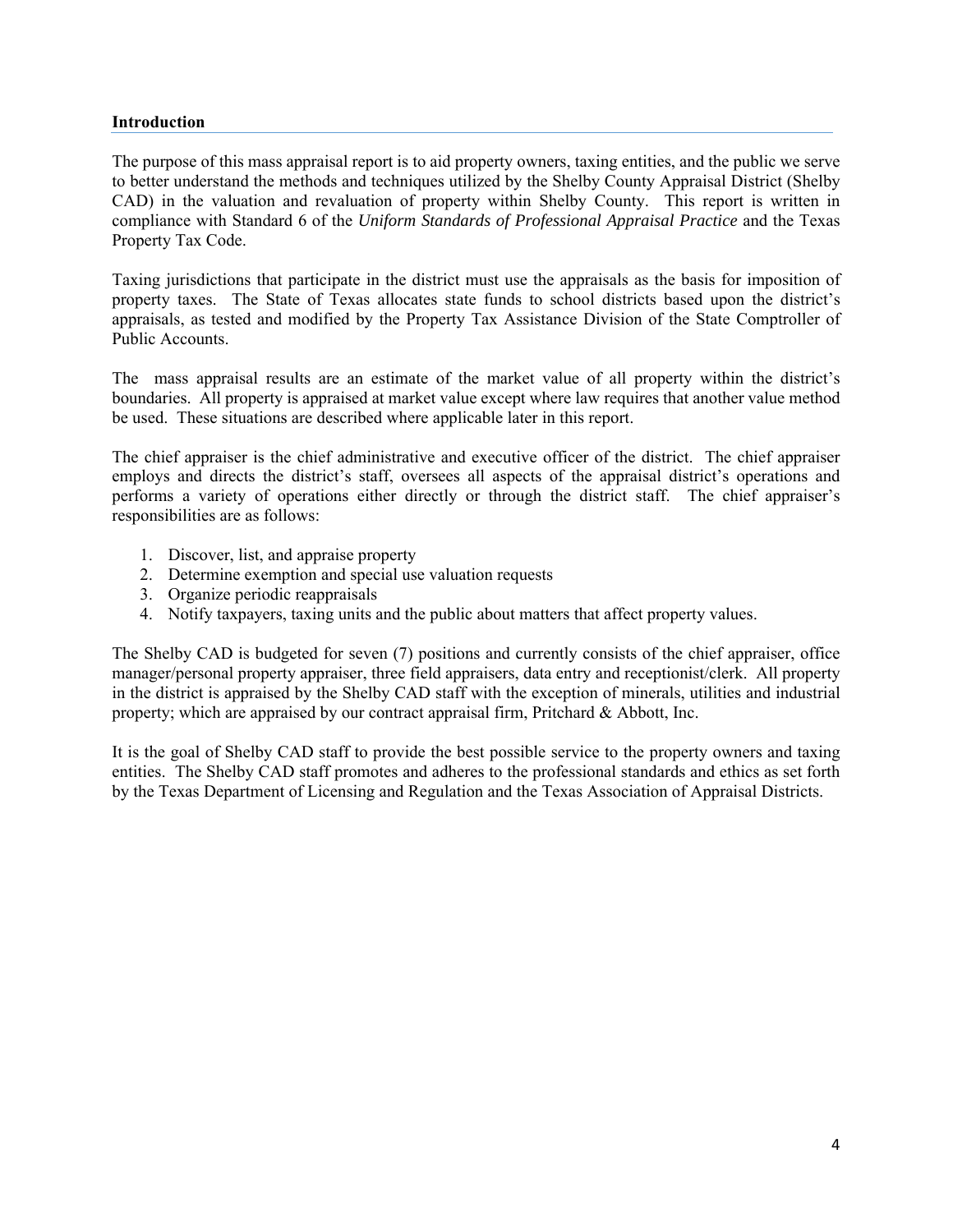

## **Properties Appraised**

This district appraises all taxable property for the following taxing units:

- Shelby County
- City of Center
- City of Joaquin
- City of Tenaha
- City of Timpson
- Center ISD
- Excelsior ISD
- Joaquin ISD
- Tenaha ISD
- Timpson ISD

Additionally, Shelby CAD provides appraisals of taxable property for the following entities whose territory extends into Shelby County:

• San Augustine ISD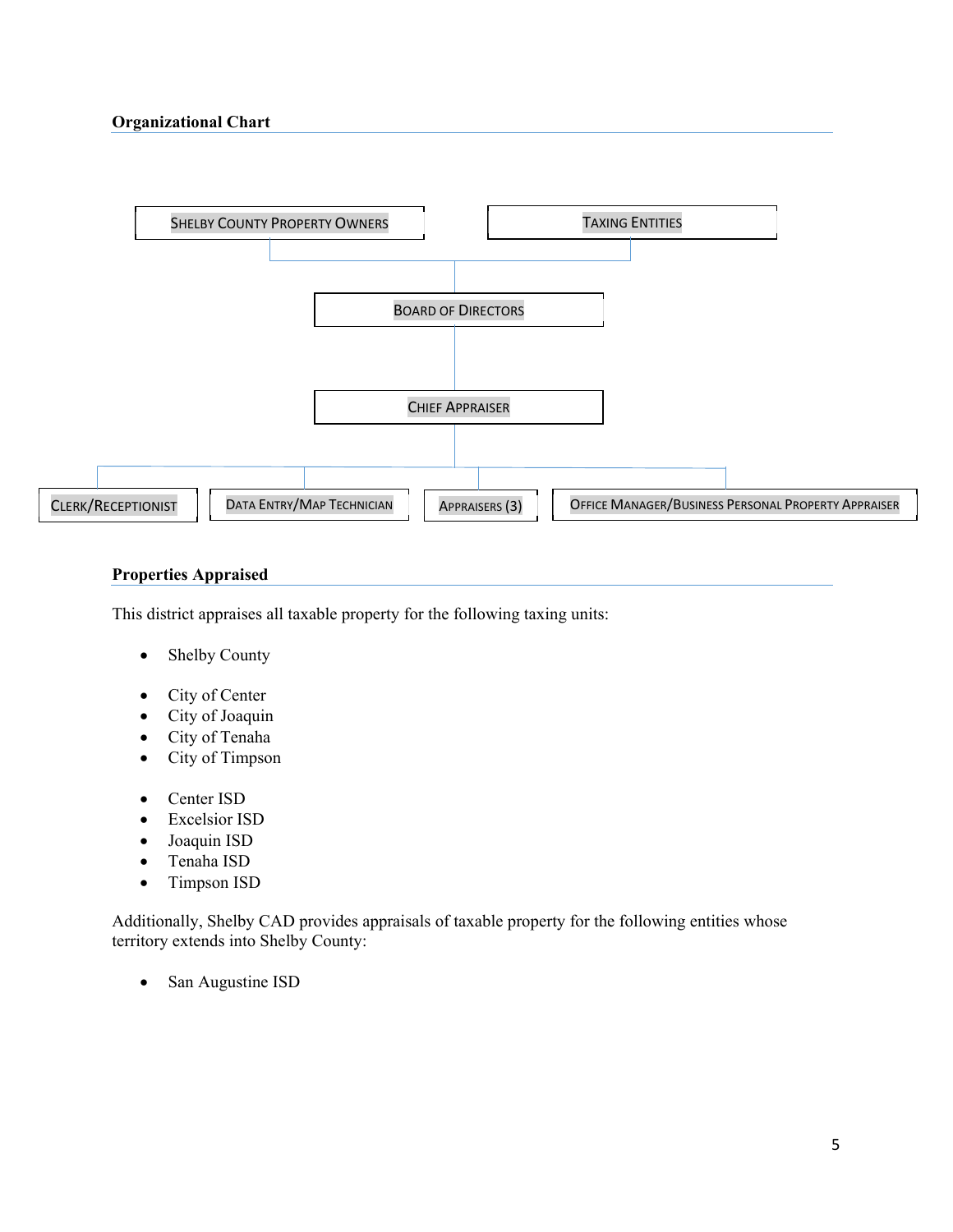| <b>Type of Property</b>                   | <b>Number of Parcels</b> |
|-------------------------------------------|--------------------------|
| <b>Single Family Residence</b>            | 5,890                    |
| <b>Multifamily Residence</b>              | 21                       |
| <b>Vacant Lots and Land Tracts</b>        | 2,054                    |
| <b>Qualified Open-Space Land</b>          | 10,169                   |
| Improvements on Qualified Open-Space Land | 624                      |
| Rural Land, Non-Qualified Open-Space      | 4,788                    |
| <b>Commercial Real Property</b>           | 1,178                    |
| <b>Industrial and Manufacturing</b>       | 85                       |
| <b>Oil and Gas</b>                        | 20,973                   |
| <b>Gas Distribution System</b>            | 7                        |
| <b>Electric Company</b>                   | 65                       |
| <b>Telephone Company</b>                  | 30                       |
| Railroad                                  | 53                       |
| <b>Pipeline Company</b>                   | 616                      |
| <b>Cable Television Company</b>           | 3                        |
| <b>Commercial Personal Property</b>       | 825                      |
| <b>Industrial and Manufacturing</b>       | 404                      |
| Mobile Home Only                          | 2,099                    |
| <b>Residential Inventory</b>              | 3                        |
| <b>Special Inventory</b>                  | 15                       |
| <b>Totally Exempt Property</b>            | 17,511                   |
| <b>Total</b>                              | 67,413                   |

The 2021 appraisal roll consists of 67,413 parcels. The breakdown of these parcels is as follows:

The property rights appraised were fee simple interests, except for leasehold interests in property exempt to the holder of the property's title. The latter are appraised under a statutory formula described in Section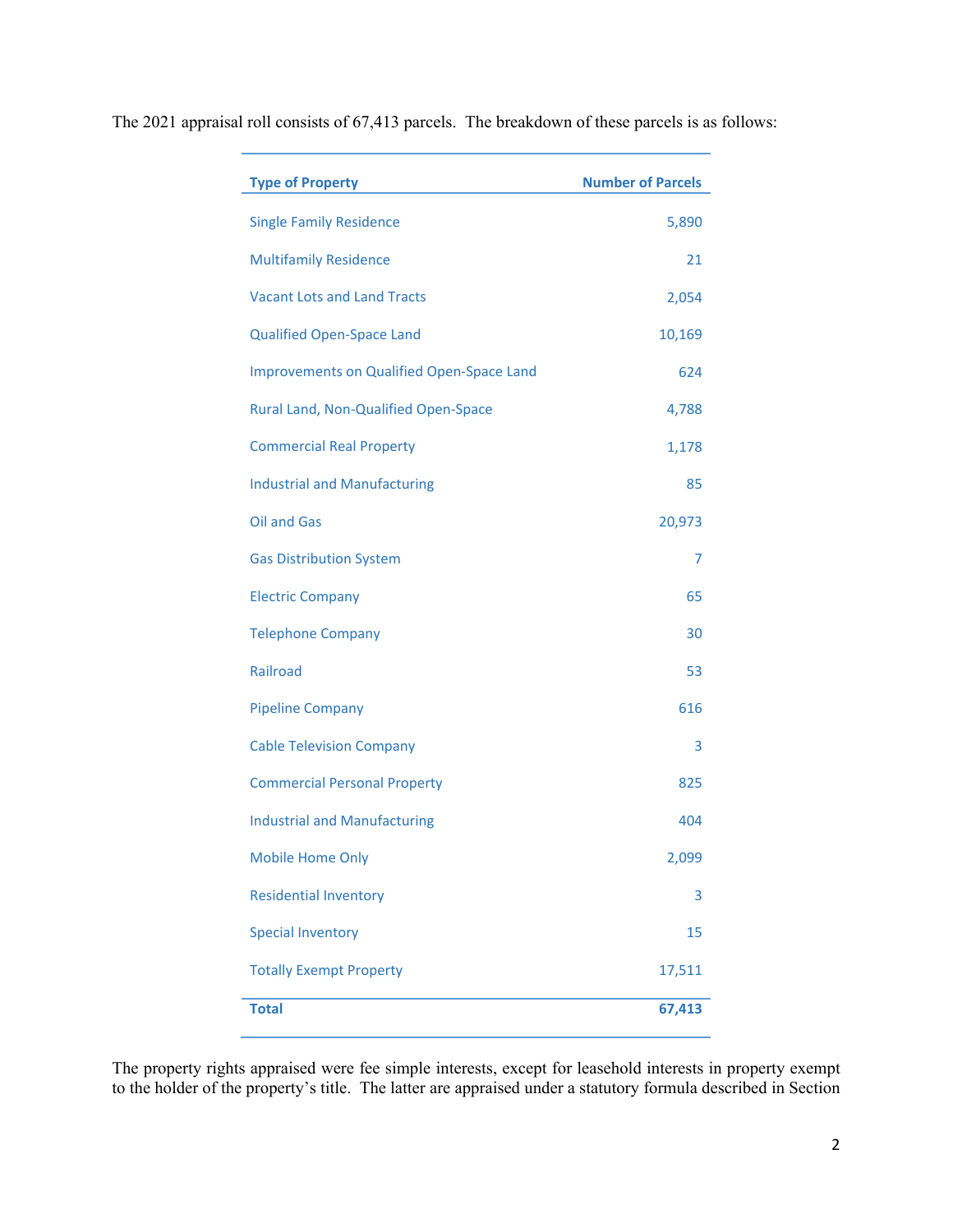25.07, Texas Property Tax Code. The description and identification of each property appraised is included in the appraisal records submitted to the Shelby County Appraisal Review Board each year.

Supporting information relied on for this report, such as individual property records, sales ratio reports, market studies, modeling documentation, appraisal manuals and procedures, regulations and statutes is available to the general public at the appraisal district or its website, except where protected by confidentiality regulations.

## **General Assumptions and Limiting Conditions**

The appraised value estimates provided by the district are subject to the following conditions:

The appraisals were prepared exclusively for ad valorem tax purposes. The property characteristic data upon which the appraisals are based is assumed to be correct. Physical inspections and/or inspections via aerial imagery of the property appraised were performed as staff resources and time allowed.

Validation of sales transactions occurred through questionnaires to buyer and seller, telephone survey and field review. In the absence of such confirmation, residential sales data obtained from vendors was considered reliable.

- No responsibility is assumed for the legal description or for matters including legal or title considerations. Title to any property is assumed to be good and marketable, unless otherwise stated.
- All property is appraised as if free and clear of any or all liens or encumbrances, unless otherwise stated. All taxes are assumed to be current.
- All property is appraised as though under responsible, adequately capitalized ownership and competent property management.
- All engineering is assumed to be correct. Any plot plans and/or illustrative material contained with the appraisal records are included only to assist in visualizing the property.
- It is assumed that there is full compliance with all applicable federal, state and local environmental regulations and laws unless noncompliance is stated, defined, and noted in the appraisal record.
- It is assumed that all applicable zoning and use regulations and restrictions have been complied with unless a nonconformity has been stated, defined and noted in the appraisal record.
- It is assumed that all required licenses, certificates of occupancy, consents or other legislative or administrative authority from any local, state, or national government or private entity or organization have been or can be obtained or renewed for any use on which the value estimate contained in this report is based.
- It is assumed that the utilization of the land and improvements of the properties described are within the boundaries or property lines, and that there are no encroachments or trespasses unless noted on the appraisal record.

Unless otherwise stated in this report or noted on the appraisal record, the appraiser is not aware of the existence of hazardous substances or other environmental conditions. The value estimates are predicated on the assumption that there is no such condition on or in the property or in such proximity thereto that it would cause a loss in value. No responsibility is assumed for any such conditions, or for any expertise or engineering knowledge required to discover them.

Texas is a non-disclosure state in which buyers and sellers are not required to report sales transactions to the ad valorem property appraiser. We use great diligence in attempting to acquire sales data but are limited in our ability to gather sales data by the current legislative scheme.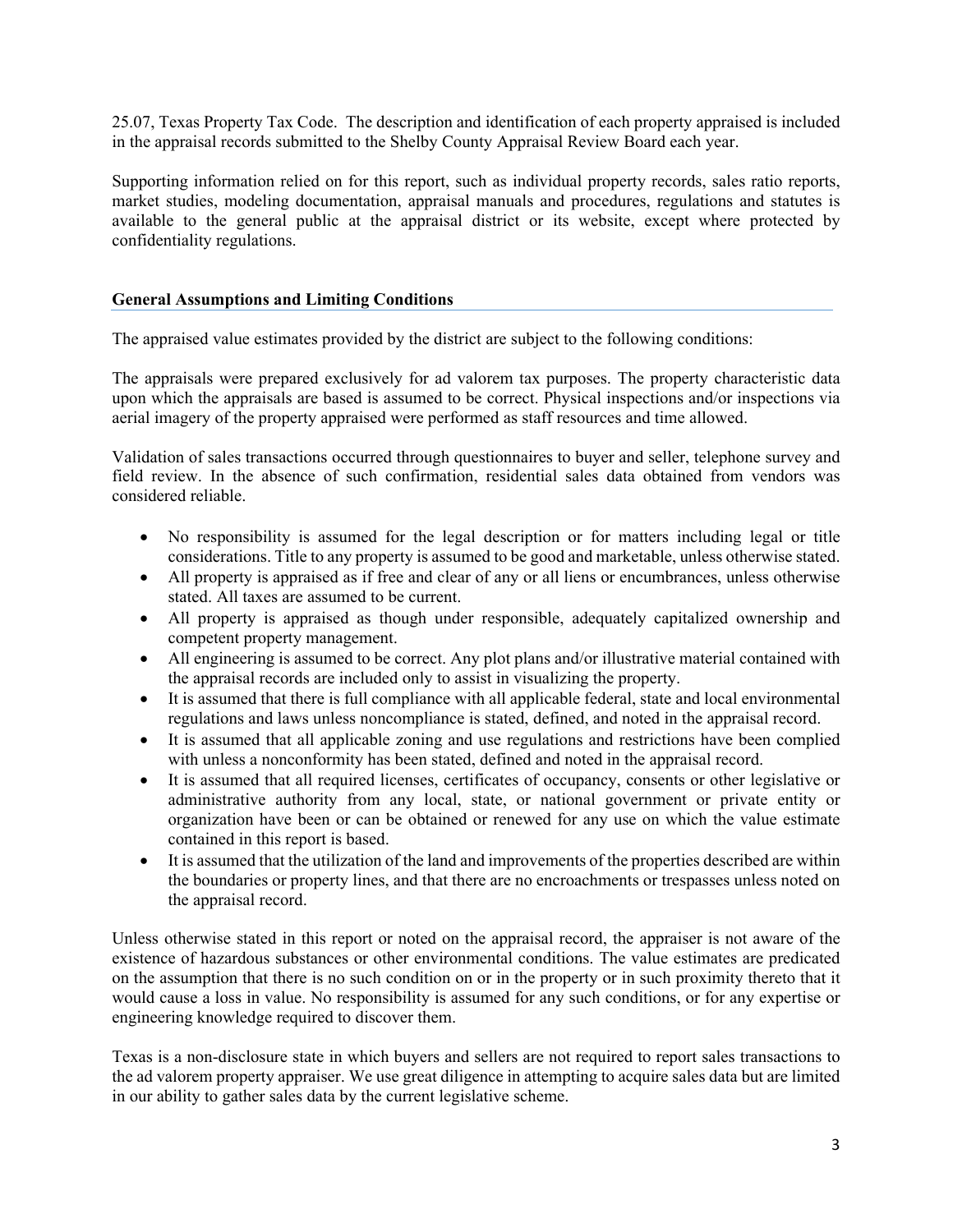## **Effective Date of Appraisal**

With the exception of certain inventories for which the property owner has elected a valuation date of September 1, all appraisals are as of January 1. To receive the September 1 appraisal date, the property owner must have filed an application by July 31.

## **Definition of Market Value**

Except as otherwise provided by the Property Tax Code, all taxable property is appraised at its "market value" as of January 1. Under the tax code, "market value" means the price at which a property would transfer for cash or its equivalent under prevailing market conditions if:

- exposed for sale in the open market with a reasonable time for the seller to find a purchaser;
- both the seller and the buyer know of all the uses and purposes to which the property is adapted and for which it is capable of being used and of the enforceable restrictions on its use, and;
- both the seller and buyer seek to maximize their gains, and neither is in a position to take advantage of the exigencies of the other.

The Property Tax Code defines special appraisal provisions for the valuation of several different categories of property. Specially appraised property is taxed on a basis other than market value as defined above. These categories include residential homestead property (Section 23.23), agricultural productivity (Section 23.41), real and personal property inventory (Section 23.12), dealer inventory (Section 23.121, 23.124, 23.1241, and 23.127), nominal (Section 23.18) or restricted use properties (Section 23.83) and allocation of interstate property (Section 23.03). The appraisal manuals contain detailed information on the appraisal of specially appraised property and is incorporated herein by reference.

## **Area Analysis**

Shelby CAD appraises all properties within the physical boundaries of Shelby County. Shelby County is located in East Texas and is bordered to the north by Panola County, to the north east by De Soto Parish, Louisiana, to the east by Sabine Parish, Louisiana, to the south by Sabine and San Augustine Counties, to the southwest by Nacogdoches County and to the northwest by Rusk County.

Shelby County is a rural county with an agriculturally based economy, a steady, non-increasing population and has limited commercial/industrial tax base. It has two major highways that cross the county, U.S. Highway 96, which traverses the center of the county from north to south, and U.S. Highway 84, which traverses the northern portion of the county from east to west. Center is the county seat and is the largest city in the county.

## **Overview of Types of Properties Appraised**

There are four major categories of property appraised by Shelby CAD. These categories are:

- Real Property: Residential, Multi-Family, Commercial, Vacant lots, Vacant rural land, and Improvements on rural land.
- Personal Property: Business personal property and Industrial personal properties.
- Utilities: Telephone companies, Power companies, Gas companies, and Cable companies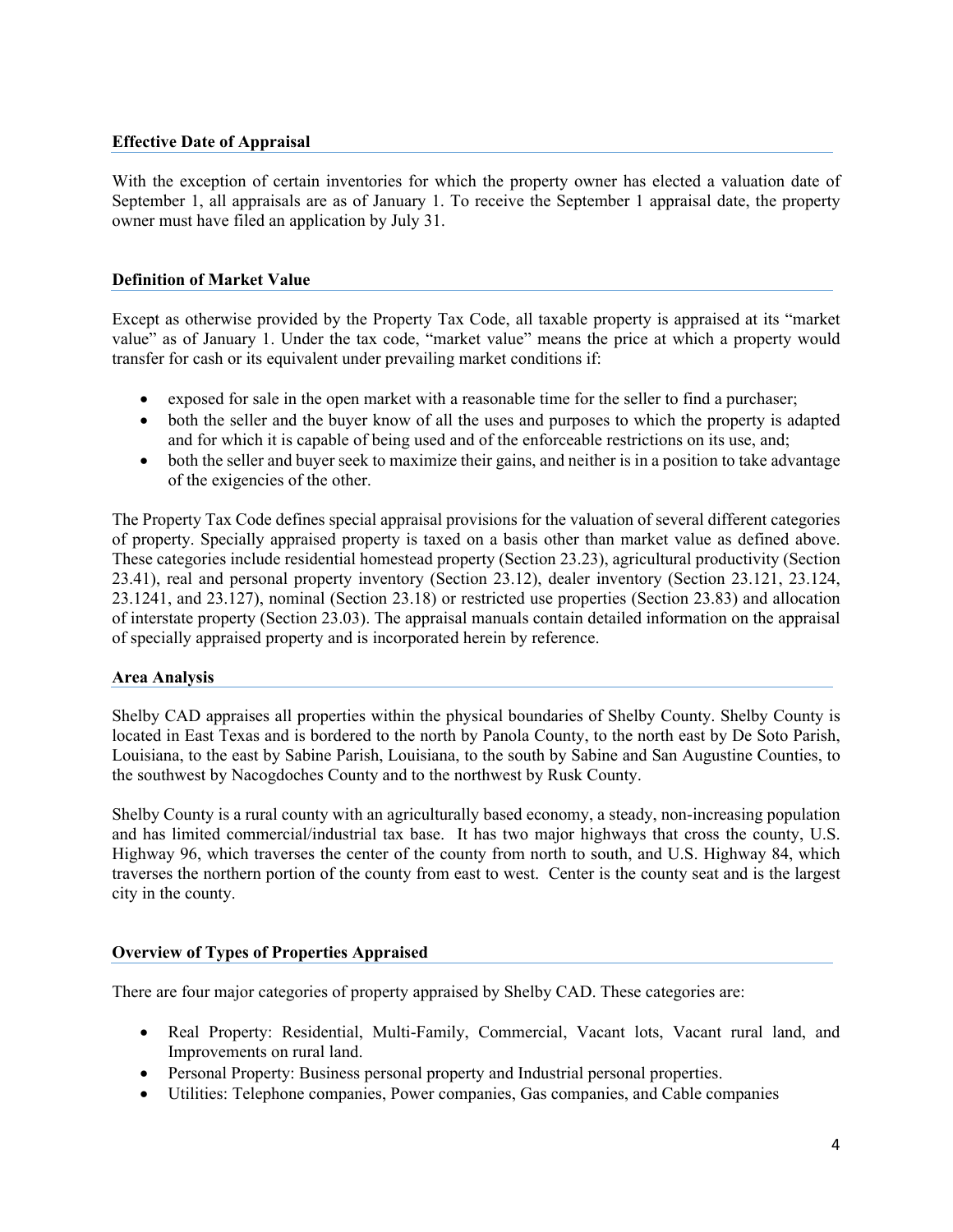• Minerals: Oil and Gas

The Property Tax Assistance Division of the State Comptroller's office requires properties to be identified by using a standard identification code. The codes currently used by are as follows:

- A1 Real residential single family
- A2 Real residential mobile homes
- B1 Real residential multi-family units (apartments)
- B2 Real residential multi-family units (duplexes)
- C1 Vacant lots
- D1 Agricultural farm and ranch land (Native and improved pasture)
- D2 Farm/ranch improvements (barns) on qualified ag land
- E1 Real residential single family on ag land
- E2 Real residential mobile homes on ag land
- E4 Non-qualified ag land
- F1 Real commercial land and improvements
- F2 Real industrial land and improvements
- G1 Oil and gas
- J1 Water systems
- J2 Gas distribution system
- J3 Electric company
- J4 Telephone company
- J5 RailroadsJ6Pipeline company
- J7 Cable television company
- J9 Railroad rolling stock
- L1 Business personal property
- L2 Industrial personal property
- M1 Personal property mobile homes
- S Special Inventory
- X Exempt property

## **Highest and Best Use Analysis**

The district's market value appraisals are performed pursuant to Article VIII, Sec. 1., Texas Constitution, which provides that property must be taxed in proportion to its value as determined by law. Section 23.01, Texas Property Tax Code implements this provision as follows: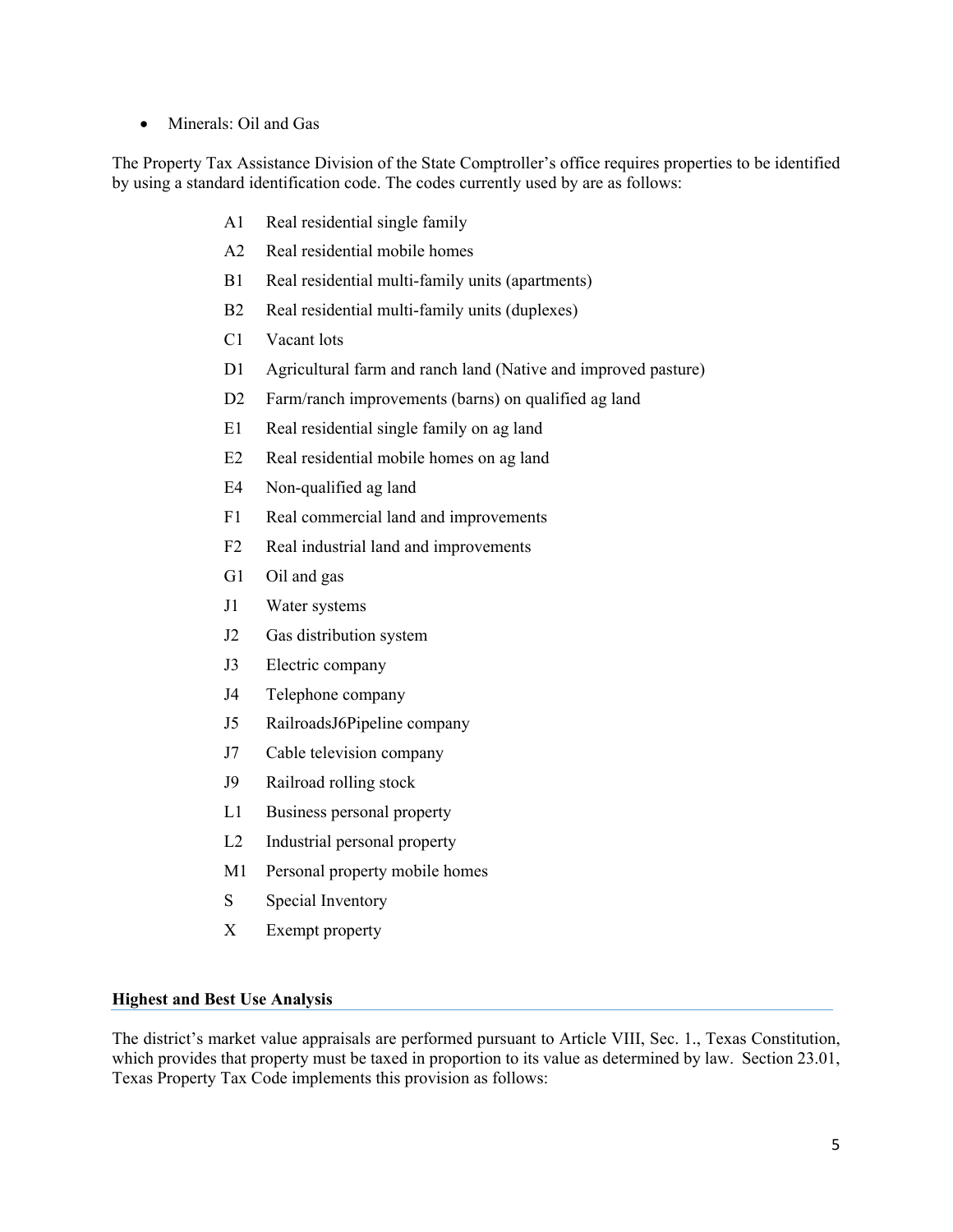§ 23.01 Appraisals Generally

- (a) Except as otherwise provided by this chapter, all taxable property is appraised at its market value as of January 1.
- (b) The market value of property shall be determined by the application of generally accepted appraisal methods and techniques. If the appraisal district determines the appraised value of a property using mass appraisal standards, the mass appraisal standards must comply with the Uniform Standards of Professional Appraisal Practice. The same or similar appraisal methods and techniques shall be used in appraising the same or similar kinds of property. However, each property shall be appraised based upon the individual characteristics that affect the property's market value.

Shelby CAD appraises all property in accordance with their highest and best use, except when prohibited to do so by the Texas Property Tax Code.

The highest and best use of real estate is defined as the most reasonable and probable use of land that will generate the highest return to the property over a period of time. This use must be legal, physically possible, economically feasible and the most profitable of the potential uses. An appraiser's identification of the property's highest and best use is always a statement of opinion never a statement of fact.

In order to complete the highest and best use analysis of a property, an appraiser must estimate its highest and best use as if the land were vacant. This is the highest value the land could have if it were available for any legal, physically possible and economically feasible kind of development.

In determining highest and best use, preliminary judgments are made in the field by appraisers. Our property records contain information regarding lot size and frontage; therefore, appraisers normally make judgments on possible use of sites in the field. Economically feasible and most profitable uses are determined by observing surrounding property. However, changes in property use require a more detailed and technical highest and best use analysis. These studies are usually performed in the office.

Beginning in 2010, a Constitutional amendment was ratified that overrides the concept of highest and best use in regard to properties receiving a residential homestead exemption. These properties now must be valued as residential property regardless of their highest and best use or true market value.

## **Market Analysis**

Economic, national, regional and local trends affect the universe of property appraised in Shelby County. An awareness of social, economic, governmental and environmental conditions is essential in understanding, analyzing and identifying local trends that affect the real estate market. Market analysis is performed throughout the year. Both general and specific data is collected and analyzed.

Examples of sources of general data include "Trends" issued by the Real Estate Center at Texas A&M University, "The Appriser" published by the Texas Association of Appraisal Districts (TAAD), and "Texas Assessor's News" published by the Texas Association of Assessing Officers (TAAO). When possible, local sources such as lending institutions and the Chamber of Commerce are used to obtain financing information, demographics and labor statistics.

Sales information is received from various sources. Asking prices are gathered from the realtor listings and conversations with local real estate appraisers, agents and brokers.

Shelby CAD tracks all deed transactions. From this information, sales letters are mailed to the buyer and seller to obtain information on the sale. Disclosure of this information is not mandatory in the State of Texas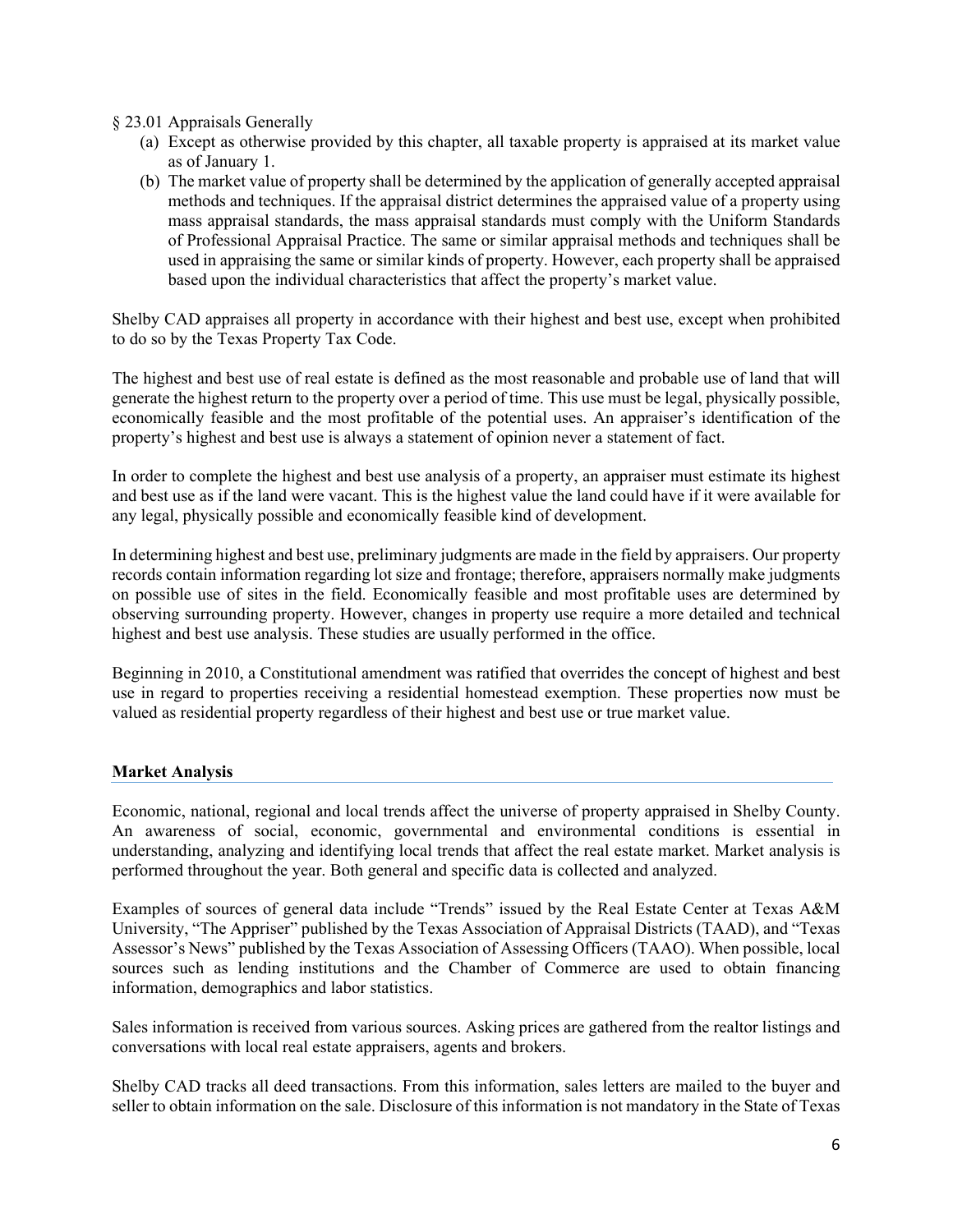and only a small percentage of letters are returned with useful information. This presents a problem in that there is sometimes inadequate sales data to perform as thorough an analysis of sales data as USPAP would require. The Property Tax Assistance Division (PTAD) also sends out sales letters and that data is made available to Shelby Appraisal District.

All properties are physically examined at least once every three years. The universe of property is divided by market areas. The market areas are defined by the school district that the property is in. Each school district is a separate market area. The market areas are statistically analyzed annually to verify appraisal performance. If sales indicate that current appraised values are not at market value, adjustments are made to the area using a process outlined in detail in the Market and Cost Reconciliation and Valuation section of this report.

The appraisers performing re-inspection via aerial images review vacant land to confirm ag use and to see if any structures have been added. For improved properties they view four different directions of a property, looking for changes that might have occurred to the property since the last inspection, measuring the two most significant exterior walls of each improvement, and verifying that all improvements are on the appraisal roll and listed correctly.

Appraisers in the field have property records that contain specific information regarding the property being appraised. These records contain brief legal descriptions, ownership interest, property use codes, property addresses, land size and characteristics, sketches of improvements as well as any available detailed information of the improvements.

Regardless of method, re-inspections require appraisers to check all information on the property and the property record, and to update the appraisal roll as necessary. The appraiser's primary duty is to ensure the accuracy of property records. Appraisers note their opinion of classification, condition and characteristics of the property. If changes in the size of any structures are observed, the appraiser measures and lists those dimensions. Appraisers take digital photos of each property field inspected. All work is reviewed by quality control measures.

In addition, all exemptions and special valuations for properties in the reappraisal area are reviewed to verify qualification. For instance, properties with a homestead exemption should not be vacant. Properties receiving "ag" value should show signs of agricultural use. The appraiser notifies the records technician of properties in question.

## **Data Collection/Validation**

Data collection and validation of taxable property involves maintaining accurate data characteristics of the property in the CAMA (Computer Assisted Mass Appraisal) system. The information contained in CAMA includes site characteristics, such as land size, topography, and soil type and improvement data, such as square foot of living area, year built, quality of construction, and condition.

The appraisal staff is responsible for collecting and maintaining property characteristic data for classification, valuation, and other purposes. Accurate valuation of real and personal property by any method requires an accurate and comprehensive physical description of the property appraised. Field appraisers are required to use uniform procedures and classifications to ensure the correct listing of property and uniformity of appraisals. The field appraisers' work is reviewed by records personnel to ensure accuracy and uniformity.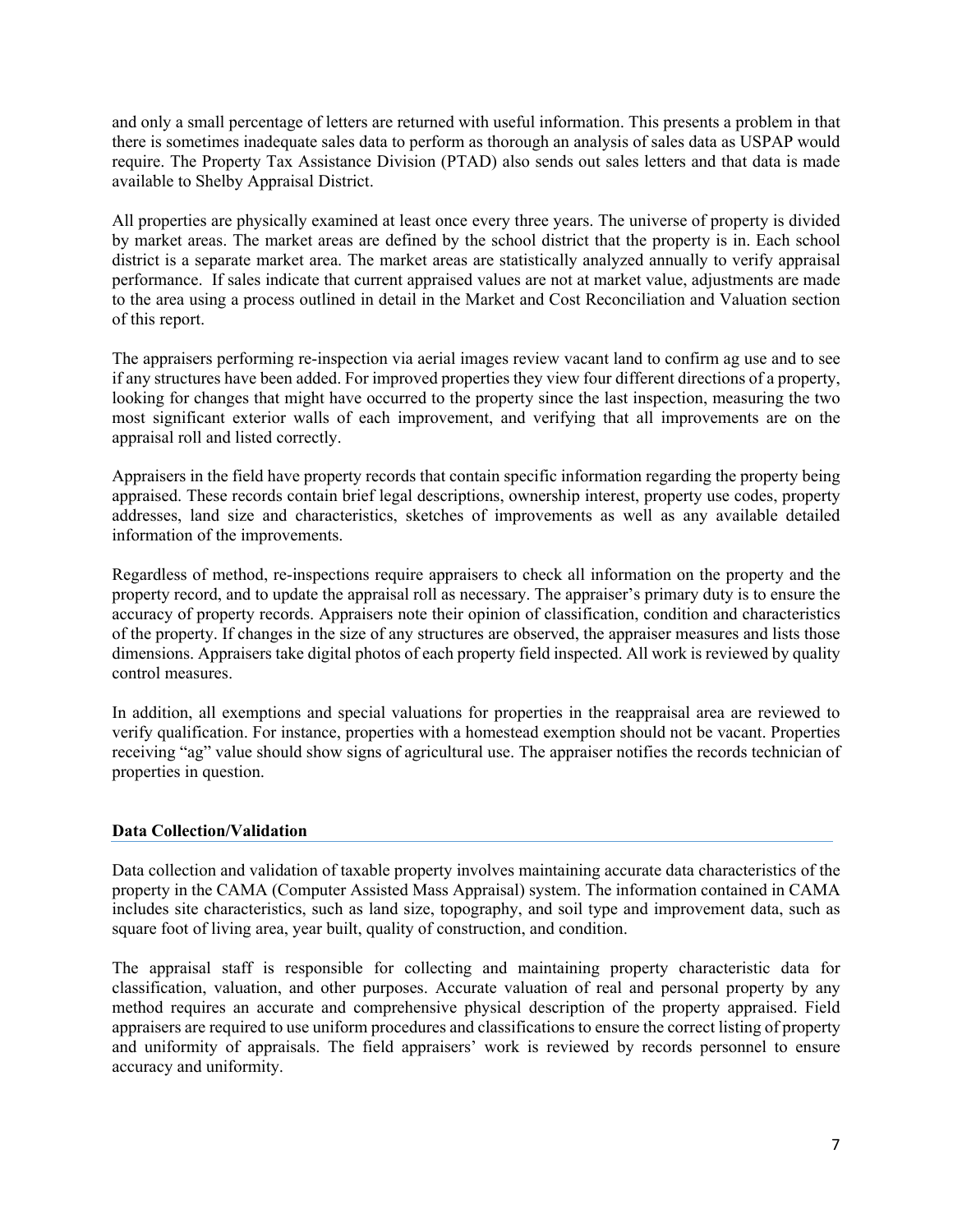Data on individual properties is collected, compiled and analyzed. Buildings and other improvements are inspected, measured and classified. The appraiser estimates the effective age of improvements and determines the condition of the improvements. This data is used to compile depreciation (loss of value) tables and any notes pertaining to the improvements are made at this time.

Residential properties are classified for size and whether frame or brick veneer. The classifications are a numerical system, ranging from 1 (lowest) to 7 (highest). Six (1) is the most basic of structures using the cheapest materials and workmanship while sixteen (7) structure is of the highest possible quality using only the best of materials and the highest and best quality workmanship available. Properties that are placed in a certain class due to size but fail to meet the expected quality for that class will be adjusted by a modifier.

Commercial properties are classified by type such as restaurant, office, shopping center, etc. and further defined by quality of construction, from poor to excellent. Business personal property is classified by North American Industry Classification System (NAICS). Physical depreciation is calculated based on the effective age of improvements. Effective age is the age the property appears to be due to maintenance and upkeep. Effective age for a house that is properly maintained may be its actual or chronological age. However, if a structure suffers from deferred maintenance due to neglect, its effective age may be older than the actual age. Conversely, if a house is an older structure and has been remodeled or updated, its effective age may be less than its actual age.

Appraisers also estimate the condition of the property. Condition ranges from poor to good. Appraisers in the field usually inspect structures from the exterior. Unless specific information is known to the appraiser, the interior condition is assumed to be similar to the exterior. Foundation failure may occur in varying degrees and may also result in loss of value. The appraisal district makes allowance for foundation problems on a case by case basis. Additional depreciation may be estimated for a variety of reasons including functional obsolescence resulting from bad floor plans, super adequacies, or out of date construction methods. Economic obsolescence results from a loss of value to a property due to adverse influences from outside the physical boundaries of the property. Examples of economic obsolescence may be proximity to a landfill, residences located near a railroad track, etc.

The sources of data collection are through property inspection, mechanic's liens, sales validation, newspapers and publications, and property owner correspondence. A principal source of data comes from mechanic's liens received from the county clerk's office. Mechanic's liens are received and matched manually with the property's tax account number for data entry. Sales data is acquired through sales questionnaires from buyers and sellers and from real estate agents and appraisers. Soil surveys and agricultural surveys of farming and ranching property owners and industry professionals are helpful for calculating productivity value. The Texas Railroad Commission is the source for mineral production data and leasing information. Improvement cost information is gathered from Marshall & Swift Valuation Service. Income information is gathered by interviewing lessees, lessors, property managers, tax representatives, income surveys, and by monitoring sales activity of income producing real property.

## **Valuation Analysis**

Valuation schedules are divided into four main classifications: residential, commercial, land and business personal property. These schedules are based on the most appropriate data available. Depreciation tables (loss of value tables) are applied to the schedules. The schedules are calibrated from cost as well as sales data and updated as needed.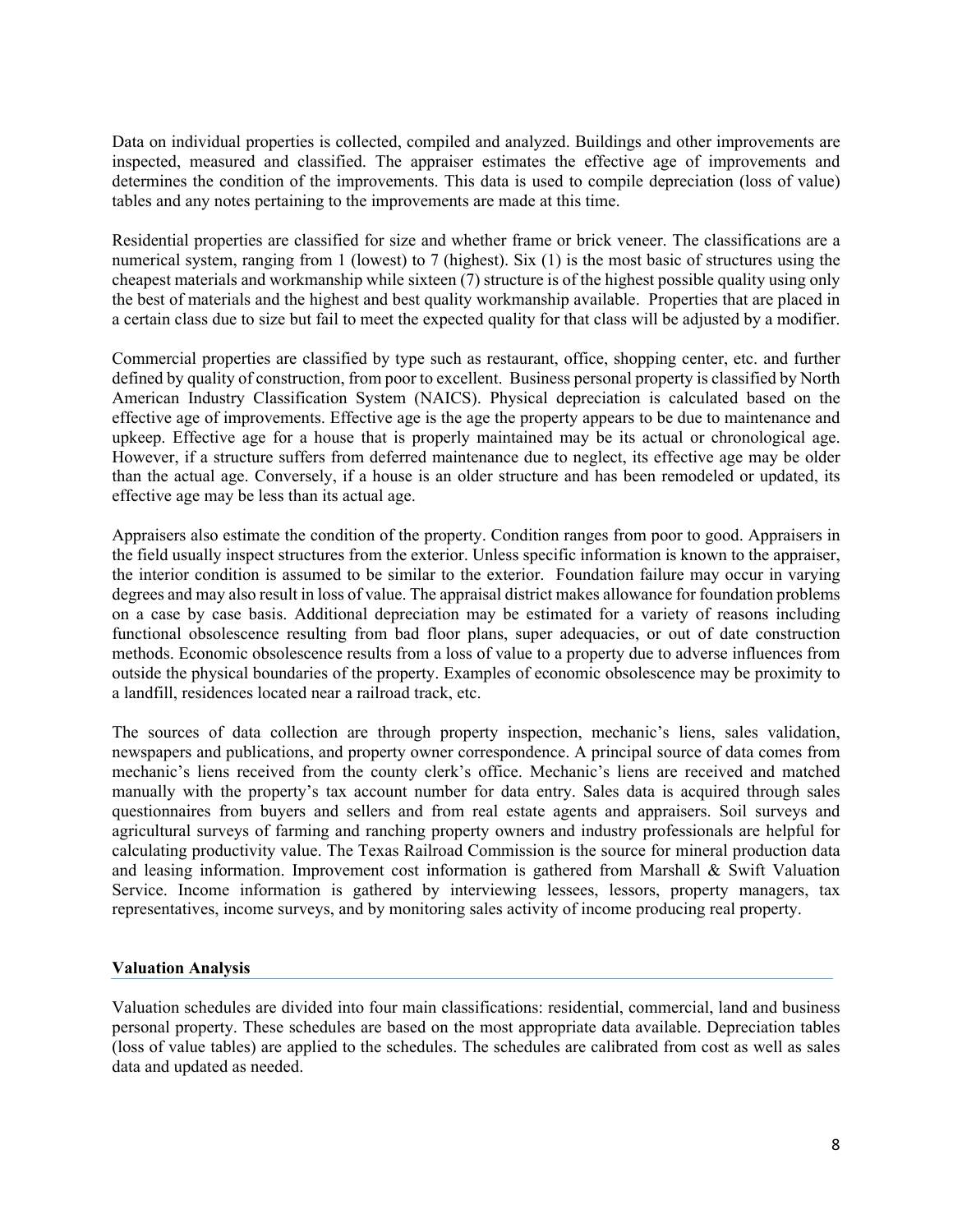Miscellaneous special categories such as dealer's inventory, and agricultural productivity valuation are appraised using different techniques. Detailed information on the appraisal methods for the miscellaneous categories is contained in the Shelby CAD appraisal manuals.

#### **Three Approaches to Value**

Texas law requires all three approaches to value be considered – cost, sales comparison (market) and income. Using multiple approaches whenever possible also provides a check versus the values obtained from other approaches. If a value can be determined using multiple approaches, then the value arrived at via the various approaches must be reconciled. The appraiser must then choose the approach to value that best estimates market value.

#### **Cost Approach to Value**

The cost approach is best used for properties where sales and income data are scarce. These tend to be unique properties. This method works best for newer properties because accrued depreciation must be estimated. Cost schedules are based on Marshall and Swift Valuation Service and personal property values are based on renditions provided by property owners, the Property Tax Assistance Division appraisal manual and in some cases, CAVS (Cost Analysis Valuation System, a vendor that provides cost per square foot for personal property based on the type of property being appraised). Marshall and Swift Valuation Service is a nationally based cost manual and is recognized throughout the nation by the real estate industry. The cost manual is based on cost per square foot and also the unit in place method. The unit in place method involves the estimated cost by using actual building components. This nationally based cost information service provides the base price of buildings as per classification with modifications for characteristics that either enhance or detract from value. The schedule is then modified for sales price adjustments and location to make it current and specific to Shelby County.

Field appraisers measure and class properties in accordance with the commercial, residential, or personal property classification guidelines. The appraisers also estimate the condition and effective age of the improvements. Additional depreciation may be estimated for a variety of reasons including functional obsolescence resulting from bad floor plans, super adequacies, or out of date construction methods. Economic obsolescence results from a loss of value to a property due to adverse influences from outside the physical boundaries of the property. Examples of economic obsolescence may be proximity to a landfill, residences located near a railroad track, etc. Economic and functional depreciation are estimated based on the estimated impact to market value due to economic of functional obsolescence. All field work is reviewed by the records technicians.

The basic formula for the cost approach to value is as follows:

Market Value =  $RNCLD + Land$  Value

(RCNLD = Replacement Cost New Less Depreciation)

Land value must be derived from either the market or income approach. The appraisers generally use the market approach due to the lack of reliable income data for valuing land.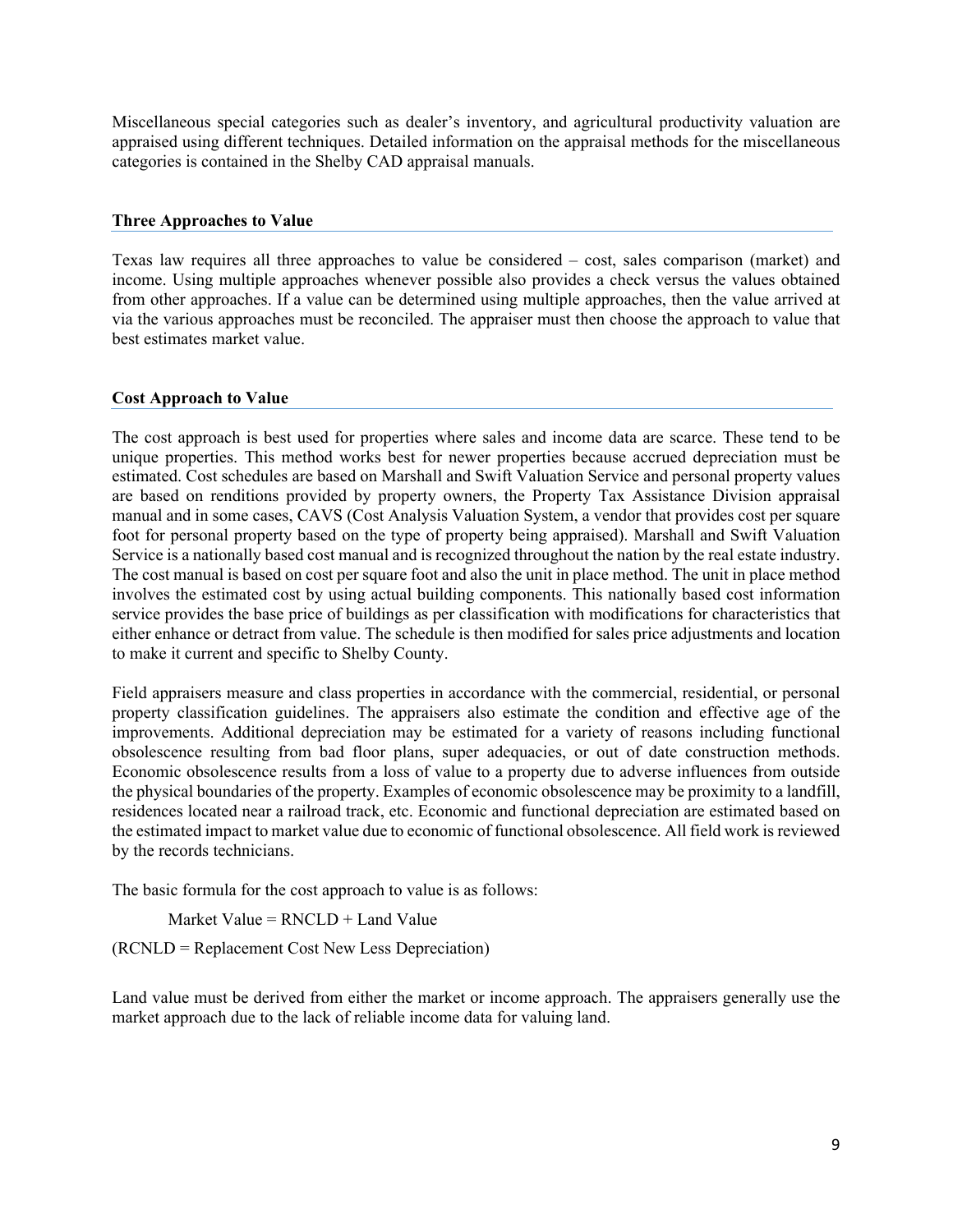#### **Residential Schedules**

Residential valuation schedules are cost based tables taken from Marshall & Swift Valuation Service adjusted to the local market. That is, the cost reflects actual replacement cost new of the subject property. Market research indicates that the common unit of comparison for new residential construction as well as sales of existing housing is the price paid per square foot. The value of extra items is based on their contributory value to the property. This value may be estimated by the price per square foot or a value of the item as a whole. This data is extracted from the market by paired sales analysis and conversations with local appraisers and brokers.

The residential schedules are based on the size, age and condition of structure, quality of construction, contributory value of amenities, and land value. Each of these variables has a direct impact on the cost of the property. The following is an example of each of the variables and how they may affect market value.

*Quality of Construction* – Residential construction may vary greatly in quality of construction. The type of construction affects the quality, the cost of material used, the quality of the workmanship, as well as the attention paid to detail. The cost and value of residential property will vary greatly depending on the quality of the construction. As stated above, our residential schedules currently class residential structures based on quality of construction from Low Cost to Excellent. This classification schedule is based on the Marshall & Swift definitions of residential classes of dwellings with modifications for local market.

*Size of Structure* – The size of a structure also has a direct impact on its cost as well as value. The larger the structure, the less the cost per square foot. Our schedules are graduated in size increments. The Property Tax Assistance Division (PTAD) and Marshall & Swift also support this economy of scale analysis.

*Condition of Improvements* – Shelby CAD rates conditions from poor to good. Properties that in the opinion of the appraiser are unusable may be given no value or salvage value.

*Age of Structure* – Shelby CAD residential depreciation schedules are based on Marshall & Swift and as stated above. Effective age and chronological age may be the same or different depending on the condition of the structure.

*Amenities* – As stated above, amenities are valued according to their contributory value to the whole. Examples of extra items include porches, decks, swimming pools, and tennis courts.

*Land Value* – Shelby CAD values land based on market transactions whenever possible. Specific land influences are used to adjust values for such factors as view, shape, size and topography. As there are not always market transactions available, other methods of land valuation may be used. The two most common methods are the land residual method and the land ratio method. We also use abstraction and allocation methods to ensure that the land values created best reflect the contributory market value of the land to the overall property value. Land schedules are available at the appraisal district office.

## **Commercial Schedules**

Commercial properties valued via the cost approach are valued using Marshall & Swift Valuation Service schedules. Replacement cost new is determined and then adjusted for location. Depreciation is then applied using physical observation of the property. The depreciated value of the improvements is then added to the land value to arrive at the total value of the property.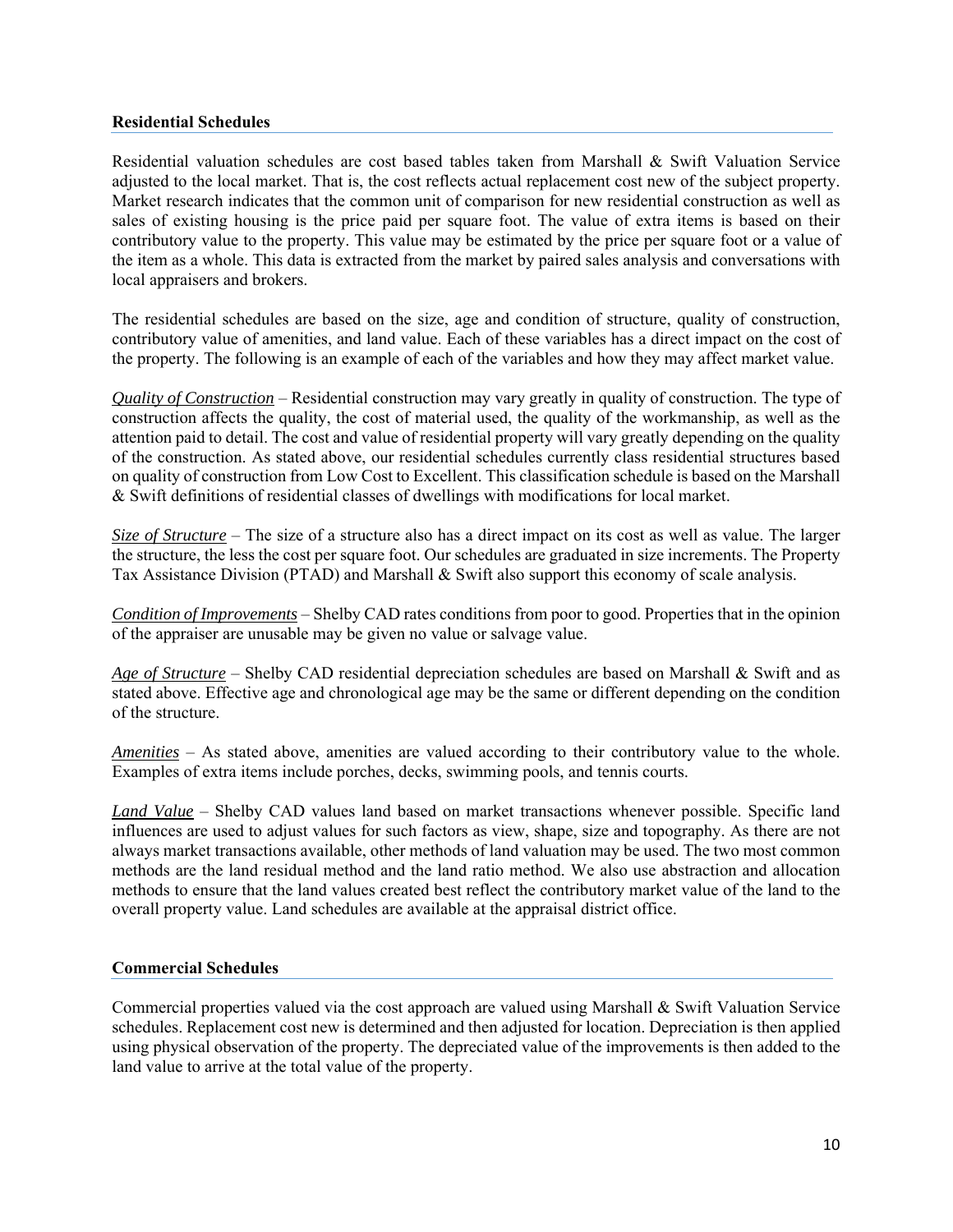## **Personal Property Schedules**

The Personal Property Schedules value business furniture, fixtures and equipment as well as inventory that is taxable by law.

Business personal property values are derived from several sources. Business owners are required by Texas Law to render their business personal property each year. It is the experience of the district that about 85% of businesses render each year. Rendered values are used on business personal property if the value is reasonable for the type of business and is within acceptable ranges when compared to the Property Tax Assistance Division (PTAD) or Marshall & Swift personal property schedules. If the rendered value is not considered acceptable, or the property owner fails to render, Property Tax Assistance Division (PTAD), Marshall &Swift schedules, or Cost Analysis Valuation System (CAVS) are used to estimate a value. Depreciation is determined by the age of the property and its expected life. Schedules are available in the appraisal district office.

Business vehicles are valued based on N.A.D.A. Used Car Guide and Commercial Truck Guide wholesale value for the particular make, model and age of the vehicle. The appraisal district uses a report which lists commercial vehicles registered in Shelby County on January 1 of each year. This report uses the vehicle information number to determine make, model and vehicle characteristics to determine N.A.D.A. value. These reports along with renditions and physical observations are used to discover and list vehicles that are taxable within the county. When adverse factors such as high mileage are known, then the appropriate adjustments are made to value.

#### **Income Approach to Value**

Some commercial properties are best valued via the income approach because they sell for their income producing capacity. Examples of such properties are mini-storage units, hotels and motels, and retail space. When the income approach is the most appropriate approach for the valuation of a subject property, the appraiser chooses the income approach to override the value arrived at via the cost approach.

Income producing properties are placed on income schedules that are derived from data collected from landlords, tenants, and market surveys. Schedules are built based on type of property, class within each type and economic area. Similar properties are placed on like schedules to ensure equity. Shelby CAD income schedules are modeled on the concept of market rent, vacancy and collection loss, expenses, and cap rate for the respective type of income producing property and economic area. The use of the income approach to value is particularly useful for properties in which sales data is scarce and the market indicates the property is likely to sell for its income producing capacity.

The first step in the income approach pertains to the estimation of market rent. This is derived primarily from actual rent data furnished by property owners and lessees and from regional information obtained from various sources.

A vacancy and collection loss allowance is the next item to consider in the income approach. The projected vacancy and collection loss allowance is established from actual data furnished by property owners and local market survey trends. This allowance accounts for periodic fluctuation in occupancy, both above and below an estimated stabilized level. This feature may also provide for a reasonable lease-up period for multi-tenant properties, where applicable. The market derived stabilized vacancy and collection loss allowance is subtracted from the potential gross rent estimate to yield an indication of estimated annual effective gross rent to the property.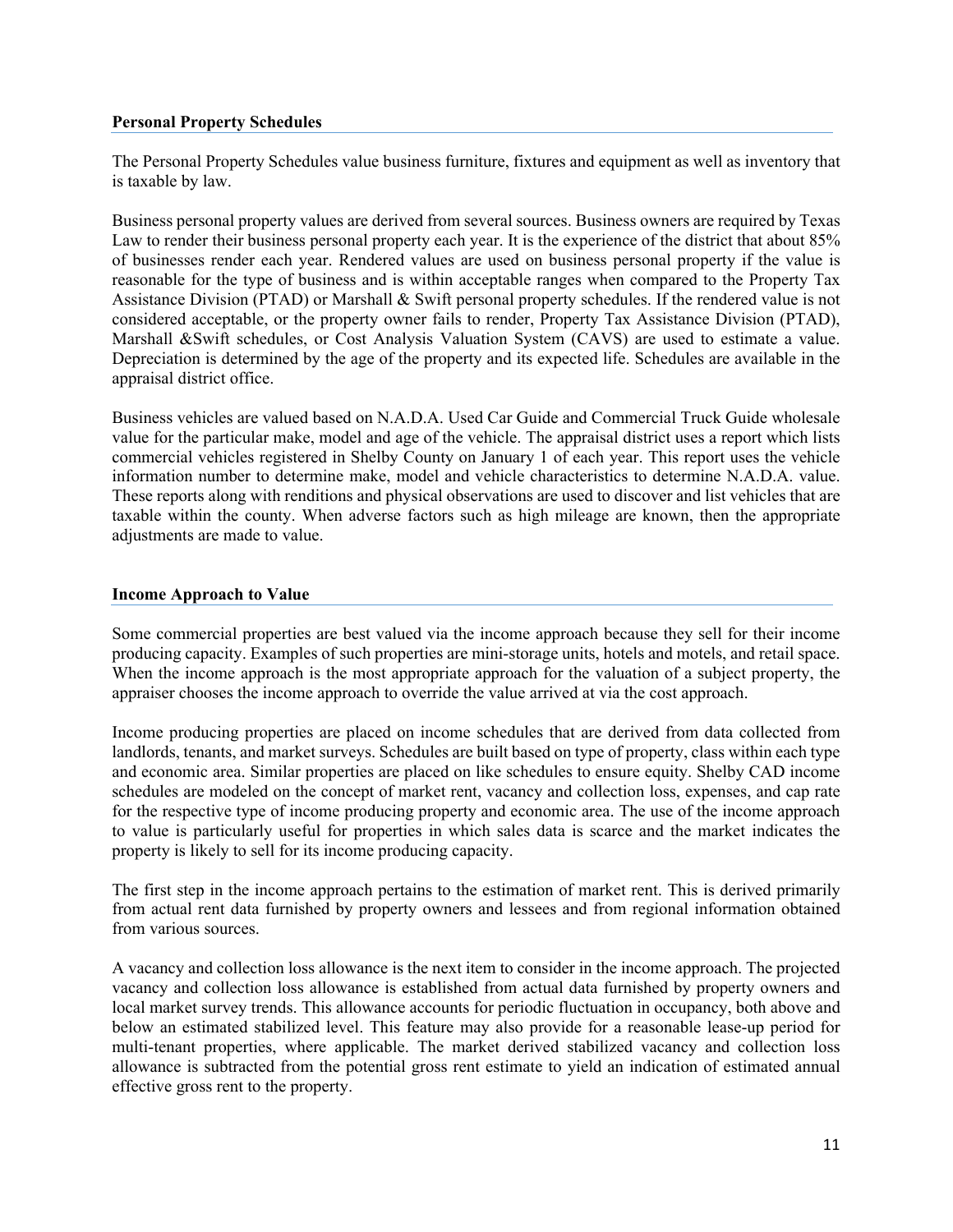Next, a secondary income or service income is considered and, if applicable, calculated as a percentage of stabilized effective gross rent. Secondary income represents parking income, escalations, reimbursements, and other miscellaneous income generated by the operations of real property. The secondary income estimate is derived from actual data collected and available market information. The secondary income estimate is then added to effective gross rent to arrive at an effective gross income, when applicable.

Allowable expenses and expense ratio estimates are based on a study of the local market, with the assumption of prudent management. Relevant expense ratios are developed for different types of commercial property based on use and market experience.

Another form of allowable expense is the replacement of short-lived items (such as roof, floor coverings, air conditioning units, or appliances) requiring expenditures of lump sum costs. These expenses when annualized are known as replacement reserves.

Subtracting the allowable expenses (inclusive of non-recoverable expenses and replacement reserves when applicable) from the annual effective gross income yields an estimate of annual net operating income to the property.

Return rates and income multipliers are used to convert operating income expectations into an estimate of market value for the property under the income approach. These include income multipliers and overall capitalization rates. Each of these multipliers or capitalization rates are considered and used in specific applications. Rates and multipliers may vary between property types, as well as by location, quality, condition, design, age, and other factors. Therefore, application of the various rates and multipliers must be based on a thorough analysis of the market for individual income property types and uses. These procedures are supported and documented based on analysis of market sales for these property types.

Capitalization analysis is used in the income approach models to form an indication of value. This methodology involves the direct capitalization of net operating income as an indication of market value for a specific property. Capitalization rates applicable for direct capitalization method and yield rates for estimating terminal cap rates for discounted cash flow analysis are derived from the market. Sales of improved properties from which actual income and expense data are obtained provide a very good indication of property return expectations a specific market participant is requiring from an investment at a specific point in time. In addition, overall capitalization rates can be derived and estimated from the builtup method (band-of-investment). This method relates to satisfying estimated market return requirements of both the debt and equity positions in a real estate investment. This information is obtained from available sales of property, local lending sources, and from real estate and financial publications.

Rent loss concessions are estimated for specific properties with vacancy problems. A rent loss concession accounts for the impact of lost rental income while the building is moving toward stabilized occupancy. The rent loss is calculated by multiplying the rental rate by the percent difference of the property's stabilized occupancy and its actual occupancy. Build out allowances (for first generation space or retrofit/second generation space as appropriate) and leasing expenses are added to the rent loss estimate. The total adjusted loss from these real property operations is discounted using an acceptable risk rate. The discounted value (inclusive of rent loss due to extraordinary vacancy, build out allowance and leasing commissions) becomes the rent loss concession and is deducted from the value indication of the property at stabilized occupancy. A variation of this technique allows a rent loss deduction to be estimated for every year that the property's actual occupancy is less than stabilized occupancy.

Economic areas are defined whenever the district has sufficient income information to group similar types and classes of income producing properties. Income schedules are developed for these economic areas and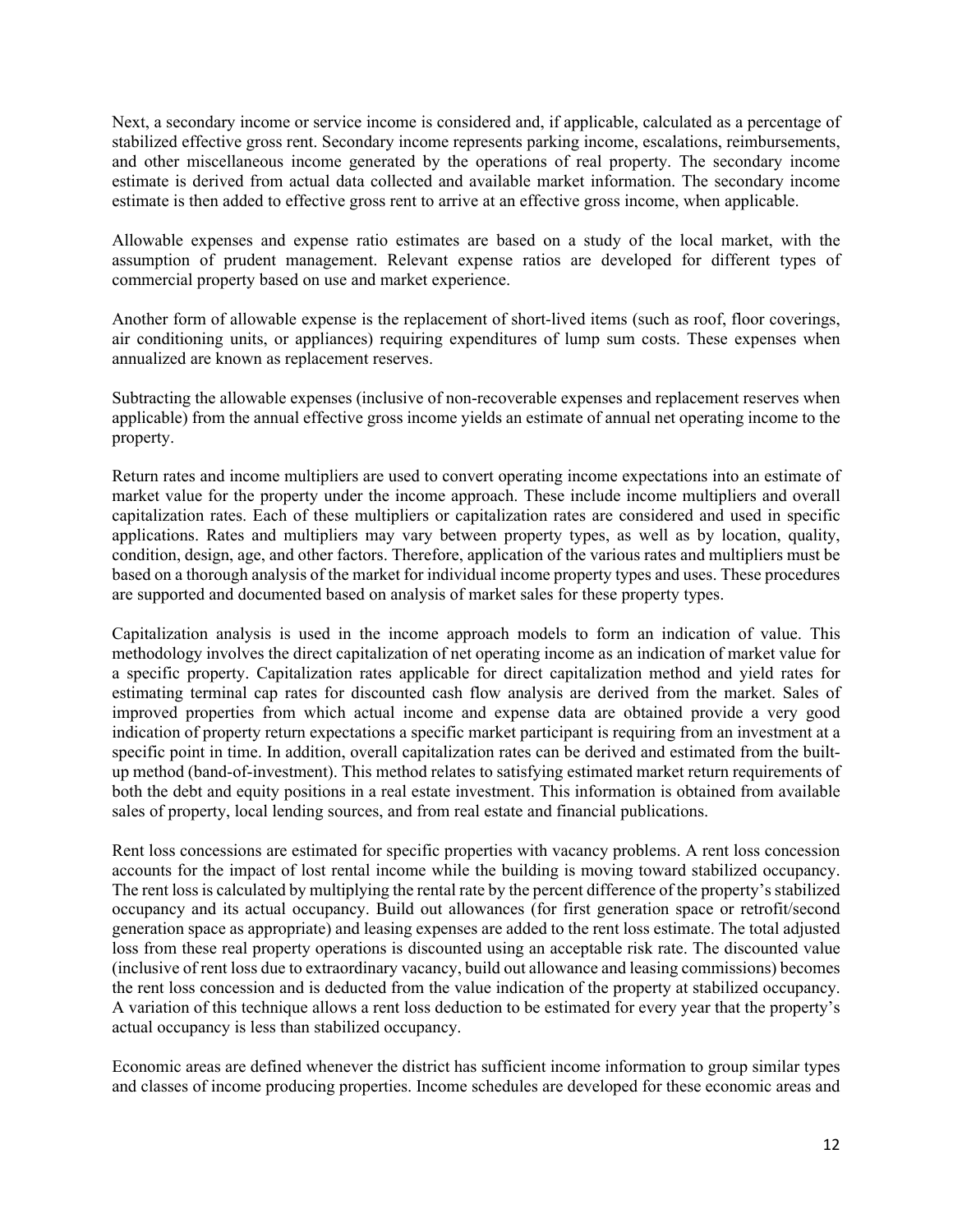all properties within the grouping are valued via the appropriate income schedule to ensure equitable treatment of similar properties.

### **Sales Comparison (Market) Approach to Value**

Whenever possible, the sales comparison approach is used to appraise properties. This method is preferred because data is taken directly from the market. However, this method can only be used for properties in which there is sufficient sales information.

Sales data is gathered by sending sales letters to the buyers and sellers of properties that the district knows changed ownership. Sales are confirmed from the direct parties involved whenever possible. Confirmation of sales from local real estate appraisers is also considered a reliable source.

Sales data is compiled, and the improved properties are physically inspected and photographed. All data listed on the property record is verified and updated as needed including building classification, building size, additions or added out buildings, condition of structures and any type change in data or characteristics that would affect the value of the property.

Individual sales are analyzed to verify whether they meet the definition of market value per Texas Property Tax Code Section 1.04(7). Only arm's length transactions are used for mass appraisal purposes. Examples of reasons why sales may be deleted or not considered are:

- 1. Property acquired through foreclosures or auction, if the transaction does not meet the definition of market value in the Texas Property Tax Code.
- 2. Property sold between relatives.
- 3. The buyer or seller is under duress and may be compelled to sell or purchase.
- 4. Financing may be non-typical or below or above prevailing market rates.
- 5. Considerable improvements or remodeling have been done since the date of the sale and the appraiser is unable to make judgments on the property's condition at the time of the transaction.
- 6. Sales may be unusually high or low when compared with typical sales located in the market area due to a seller relocation or divorce proceedings.
- 7. The property is purchased through an estate sale.
- 8. The sale involves intangibles, such as goodwill.
- 9. There are value-related problems associated with the sale, e.g. incorrect land size or square footage of living area.
- 10. Property use changes occurring after the sale.

Under some of these conditions a sale may still be able to be adjusted and then used as an arm's length transaction. Shelby Appraisal District will use an adjusted sales price only when it can be reliably adjusted. Examples are when a sale includes more than the fee simple estate and the appraiser can confidently remove the personal property that was included in the sale or can accurately measure the difference between the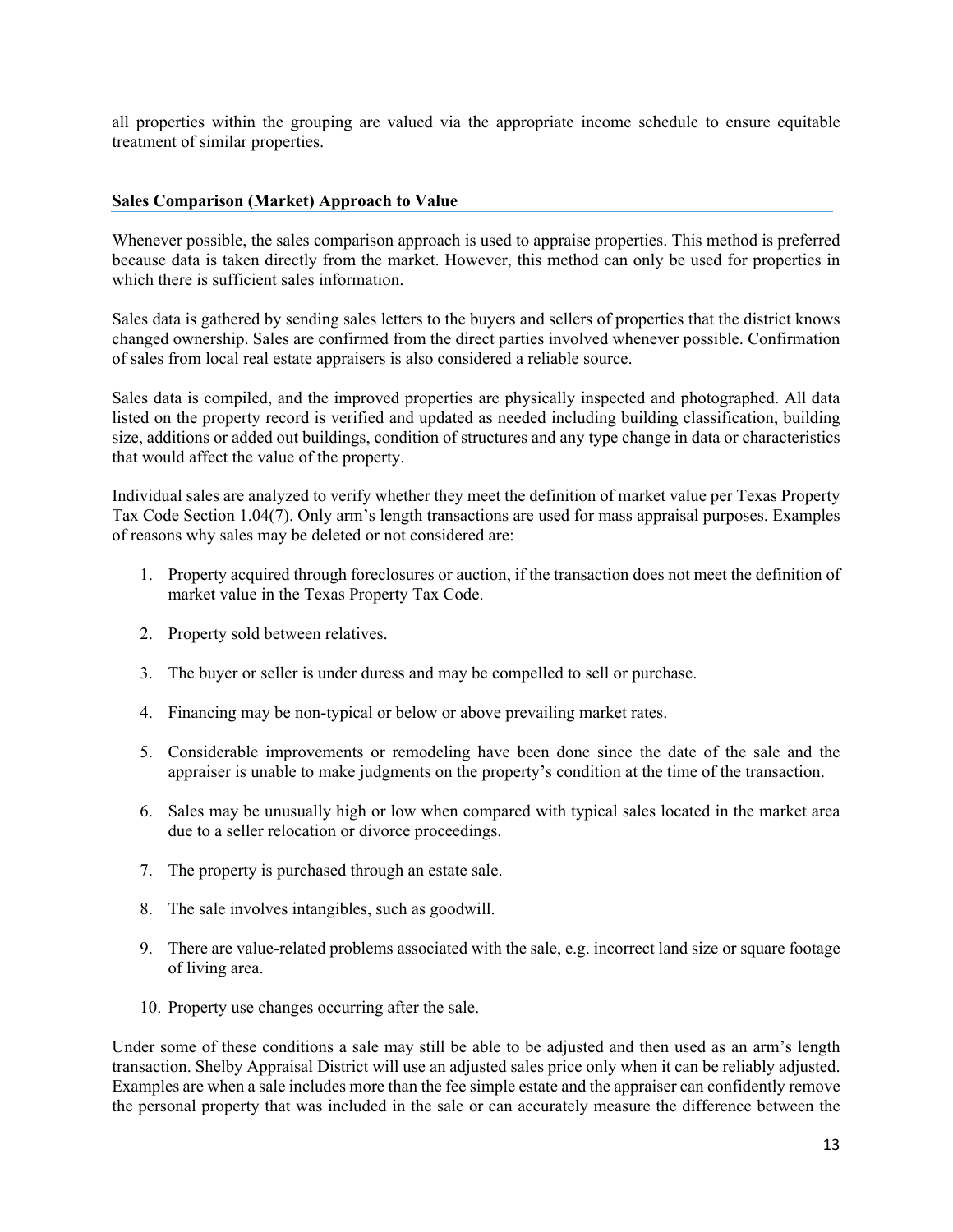value of the fee simple estate and the interest conveyed in the sale (such as a leased fee estate). If a sales adjustment cannot be accurately and reliably measured, then no adjustment should be attempted, and the sale should not be considered.

The appraisal district monitors changes in price levels and, if necessary, adjusts sales prices for time. Sales are adjusted to the appraisal date of January 1. Time adjustment factors are developed in each school district in the county. Adjustment factors are developed by comparing per unit value changes over time.

Once a reliable time adjustment factor has been developed for a stratum, it is used to adjust sales to the appraisal date. This factor is used when analyzing sales data for potential market adjustments that occur annually.

The appraisal district's CAMA system is based on a cost approach to value. When the sales comparison method is used for improved properties, a modifier is applied to the schedule to bring cost in line with market. This approach is also known as a modified cost approach.

## **Statistical Analysis**

Shelby CAD performs statistical analysis annually to confirm that values are equitable and consistent with the market. Ratio studies are conducted on all properties in the district to judge the two primary aspects of mass appraisal – accuracy and uniformity of value. Appraisal statistics of central tendency and dispersion generated from sales ratios are available for property within an ISD. These statistics include, but are not limited to, the weighted mean, standard deviation and coefficient of dispersion and provide the analysts an analytical tool by which to determine both the level and uniformity of appraised value in the district.

Shelby CAD reviews values annually through the sales ratio analysis process. The first phase involves ratio studies, which compares the recent sales prices of properties to the appraised values of these sold properties. This set of ratio studies affords the analyst an excellent means of judging the present level of appraised value and uniformity of the sales. The analyst, based on the sales ratio statistics and designated parameters for valuation update, makes a preliminary decision as to whether the value level needs to be updated in an upcoming reappraisal, or whether the level of market value is at an acceptable level.

#### **Ratio Study Standards**

Sales ratio studies are used to evaluate the district's mass appraisal performance. These studies not only provide a measure of performance but also are an excellent means of improving mass appraisal performance. Shelby CAD uses ratio studies not only to aid in the revaluation of properties, but also to verify the results of the Comptroller's Property Tax Assistance Division (PTAD) annual property value study.

Sales ratio studies are usually performed annually. At this time, individual properties which have sold are reviewed for accuracy in their data. Property record cards indicating the results of the field inspections are used to further aid in the analysis and decision making.

Ratio studies are usually done on a countywide basis of all sales in the county and then by market area. The median ratio within each is then compared to the desired ratio to determine if schedule adjustments should be made. The coefficient of dispersion (COD) is also studied to indicate how tight the ratios are in relation to measures of central tendency. The median and coefficient of dispersion are good indicators that identify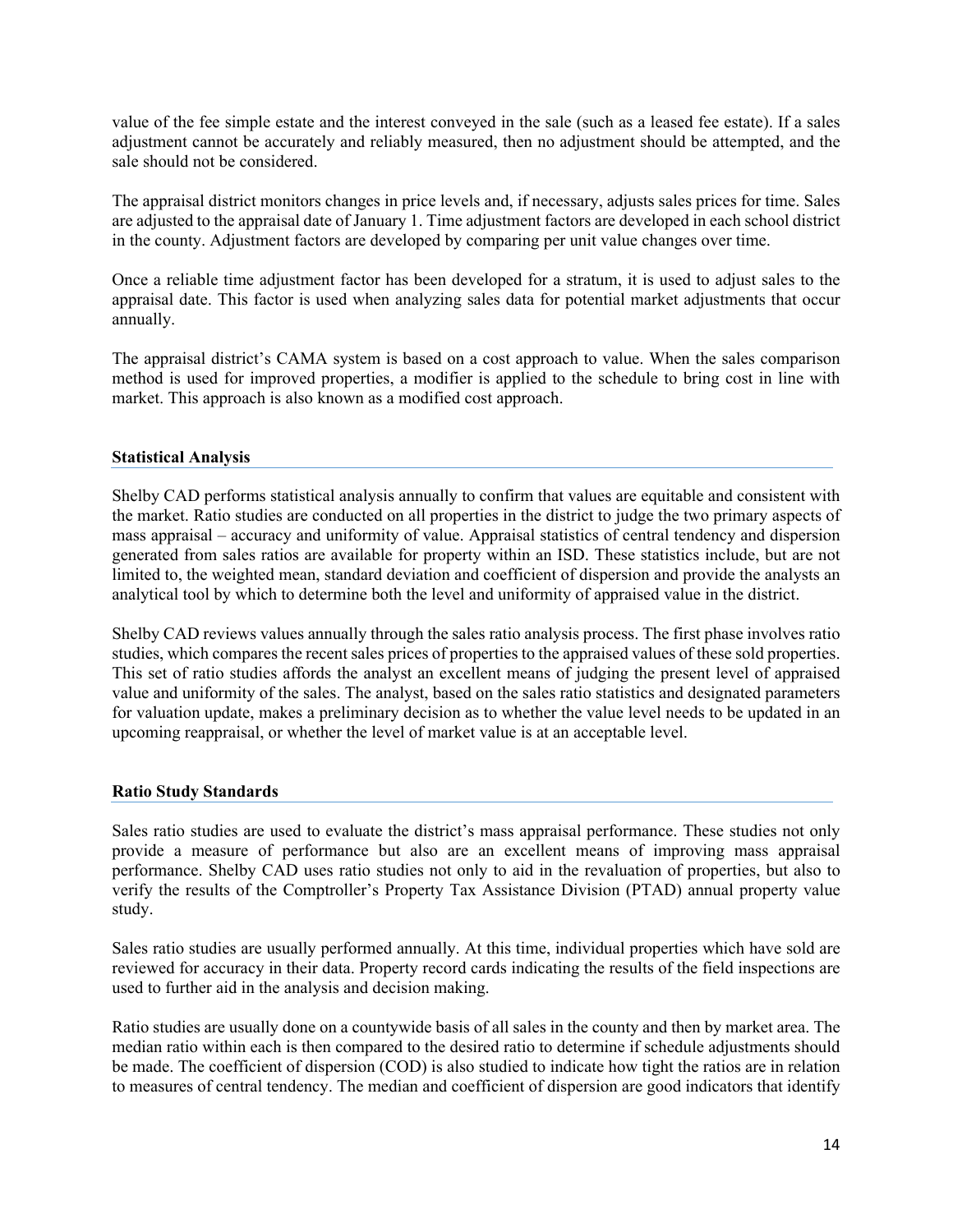statistically the results of the valuation process. Shelby CAD adheres to the following standards recommended by the IAAO Standards on Ratio Studies.

- 1) *Appraisal Level* The overall level of appraisal for the jurisdiction and each major stratum of properties should be within 10% of the legal standard  $-100\%$  of market value.
- 2) *Appraisal Uniformity*
	- a) *Uniformity amount Strata* The level of appraisal for each stratum should be within 5% of the overall level of appraisal for the jurisdiction.
	- b) *Single Family Residential Strata* CODs generally should be 15.0 or less and for areas of newer and fairly similar residences, 10.0 or less.
	- c) *Strata Composed of Income Producing Properties* CODs should be 15.0 or less for larger, urban jurisdiction and 20.0 or less in small rural jurisdictions.
	- d) *Vacant Land* CODs should be 20.0 or less.
	- e) *Other Strata* Target CODs should reflect the nature of the properties involved and the availability of reliable market indicators.

#### **Market and Cost Reconciliation and Valuation**

Analysis of market sales to achieve an acceptable sale ratio or level of appraisal also involves the reconciliation of the market and cost approaches to valuation. Market factors are developed from appraisal statistics provided from market analyses and ratio studies and are used to ensure that estimated values are consistent with the market and to reconcile cost indicators. The district's primary approach to the valuation of residential properties uses a hybrid cost-sales comparison approach. This type of approach accounts for local market influences that cannot be captured in a purely cost model.

The following equation denotes the hybrid model used:

$$
MV = LV + (RCNLD*MA)
$$

The estimated market value (MV) of the property equals the land value (LV) plus the replacement cost new of property improvements less accrued depreciation (RCNLD) multiplied by a market adjustment (MA) derived from sales analysis. As the cost approach separately estimates both land and building contributory values and uses depreciated replacement costs, which reflect only the supply side of the market, it is expected that adjustments to the cost values may be needed to bring the level of appraisal to an acceptable standard as indicated by market sales.

The demand side is economic factors and influences, which may be observed from market activity. These market, or location adjustments, may be calculated and applied uniformly within neighborhoods based on market activity. For residential property, the unit of comparison is typically the price per square foot of living area or the price indicated for the improvement contribution to total market value.

LV (land value) is estimated based on sales of similar lots. Equity is achieved by ensuring similar lots are valued similarly.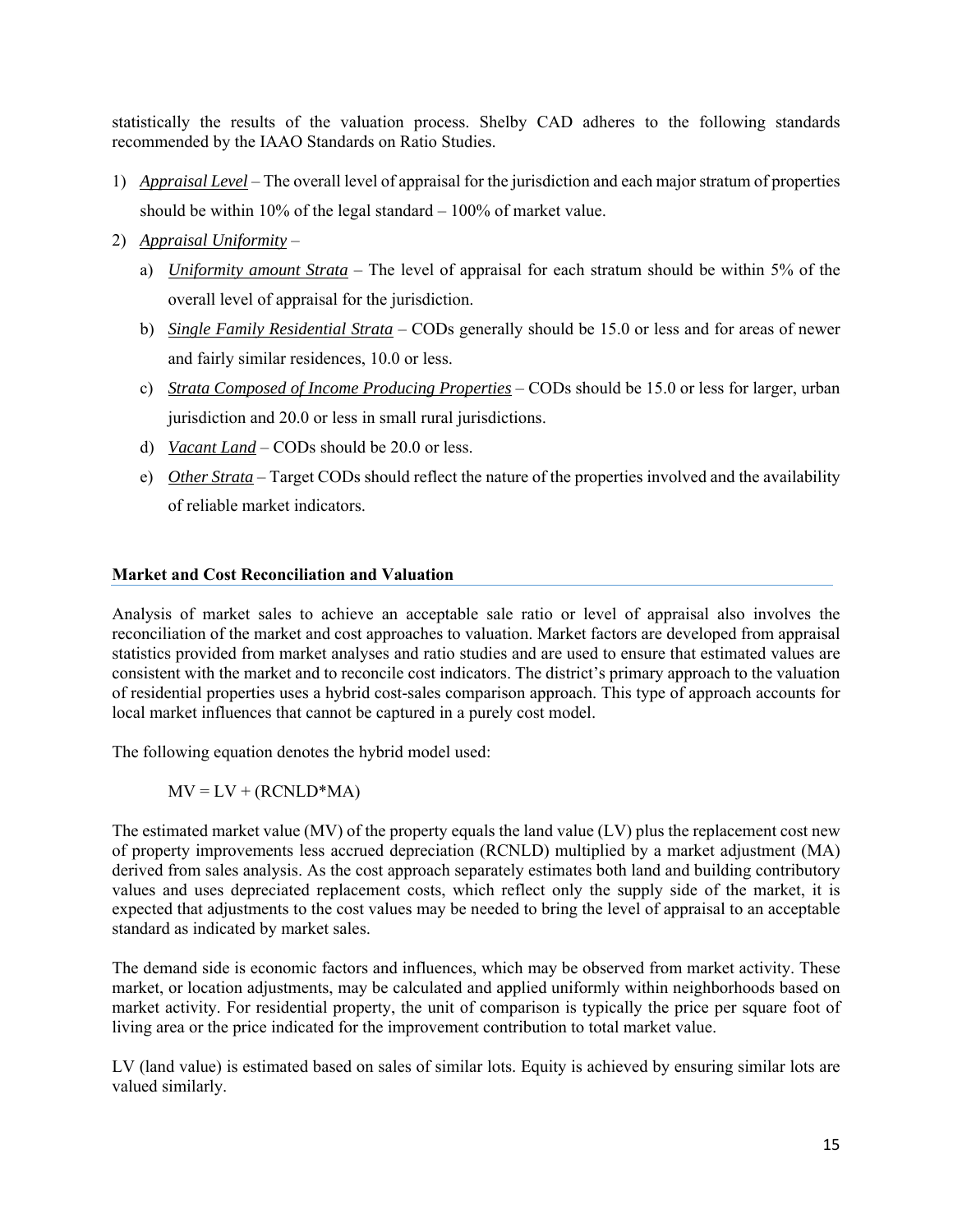The level of improvement contribution to the property is measured by abstraction of comparable market sales, which is the property sale price less land value. Essential to this hybrid cost-sales approach is accurate condition data, which can only be achieved through diligent field work.

When the appraiser reviews a market area, the appraiser reviews and evaluates a ratio study that compares recent sales prices of properties, appropriately adjusted for the effects of time, within a market area, with the value of the properties' based on the estimated depreciated replacement cost of improvements plus land value. The calculated ratio derived from the sum of the sold properties' estimated value divided by the sum of the time adjusted sales prices indicates the level of appraisal based on sold properties. If the level of appraisal for the neighborhood is less than or greater than 100%, adjustments to the entire area are made to reflect current market trends.

Therefore, based on analysis of recent sales located within a given area, estimated property values will reflect the market influences and conditions only for the specified area, thus producing more representative and supportable values. The estimated property values calculated are based on market indicated factors applied uniformly to all properties within an area. Finally, with all the market-trend factors applied, a final ratio study is generated that compares recent sale prices with the proposed appraised values for these sold properties. From this set of ratio studies, the appraiser judges the appraisal level and uniformity.

A complete list of market areas, including market adjustments, is maintained in the appraisal district's CAMA system and is available upon request.

## **Appraisal Performance Tests and Attainment**

In accordance with Section 5.102 of the Texas Property Tax Code and Section 403.302 of the Texas Government Code, the Texas Comptroller of Public Accounts conducts a biannual property value study (PVS) to determine the degree of uniformity of and the median level of appraisals by the appraisal district within each major category of property, as required by Section 5.10, Property Tax Code.

The Comptroller of Public Accounts certifies a school district's local tax roll value to the Commissioner of Education if it is within the calculated statistical error margin. A margin of error of 5% is used for each school district. The report for Shelby County Appraisal District and all Texas school districts can be found at http://www.comptroller.texas.gov/taxes/property-tax/pvs/2017f/.

The results of Shelby County Appraisal District sales ratio studies, the Property Value Study, and the prior year's Mass Appraisal Report are analyzed to determine if there are any areas where appraisal performance can be improved. This is continually monitored to ensure quality appraisal performance.

Additionally, the PTAD conducts a biannual review of the governance of each appraisal district, taxpayer assistance provided, and the operating and appraisal standards, procedures, and methodology used by the district.